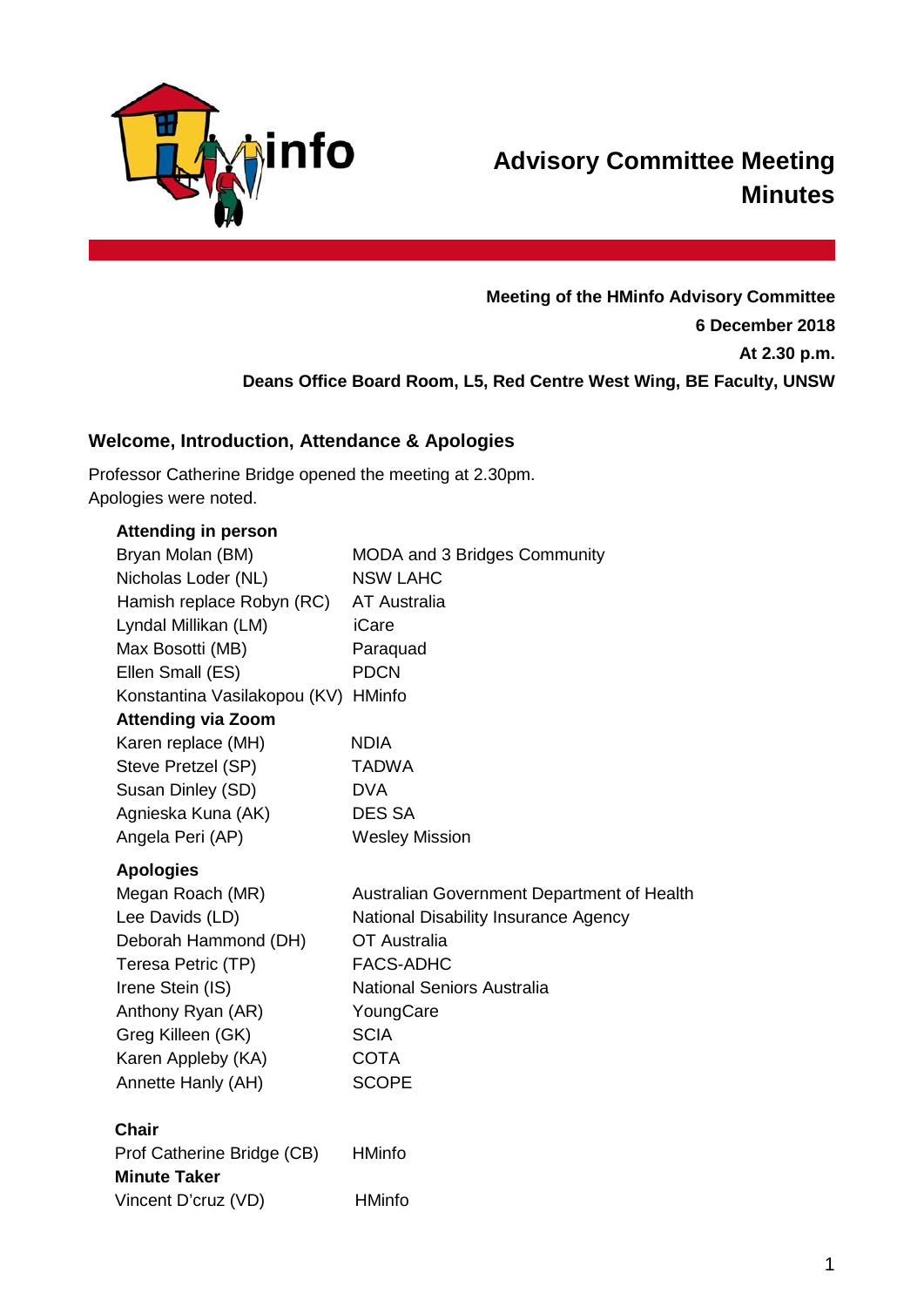# **Approval of Minutes of Last Meeting**

The Minutes from 20 September 2018 Meeting were approved with one amendment suggested by NL as follows:

*6(a) For the NCC 2019 consultations, besides CB, there were others Advisory Committee members who attended such as DH and NL.*

# **1. HMinfo Website Action**

# **a. HMinfo Website Report**

The HMinfo Website Report was included in the Advisory Committee Members' document package. CB outlined the key statistics, including:

**Total Page Views to Date: 1,191,555**

(Increase of 16,405 from last meeting's total: 1,175,150)

# **Total Visitors to Date: 363,037**

(Increase of 6,649 from last meeting's total: 356,388)

# **Total Registered Users: 1,975**

(Net increase of 21 from last meeting total: 1,954)

# **Listserv (OT Mailing List) members: 745**

(Net increase of 49 from 696)

# Total **DIYmodify Publications Downloads**: 12,228

(Net increase 2,719 from last meeting total 9,509)

# **Total DIYmodify for Android (Google Play) Downloads: 354**

(Net increase of 11 from last meeting total: 343)

# **Total DIYmodify for Apple (iOS) Downloads: 3,542**

(Net increase of 23 from last meeting total: 3,519)

*For more details, please refer to the HMinfo Website Report*

- Based on the website report visitors by region and city, CB highlighted that the Western and South Australia states had very low numbers, and enlisted AK's assistance in promoting HMinfo to these places. LM enquired whether it was possible to track referrals from other website, for which CB responded by stating that with Google Analytics tracks incoming referrals to the HomeMods website and provides acquisition reports.
- AK will assist in promoting HMinfo on DES SA website
- VD to inform HMinfo Website Manager to incorporate tracking function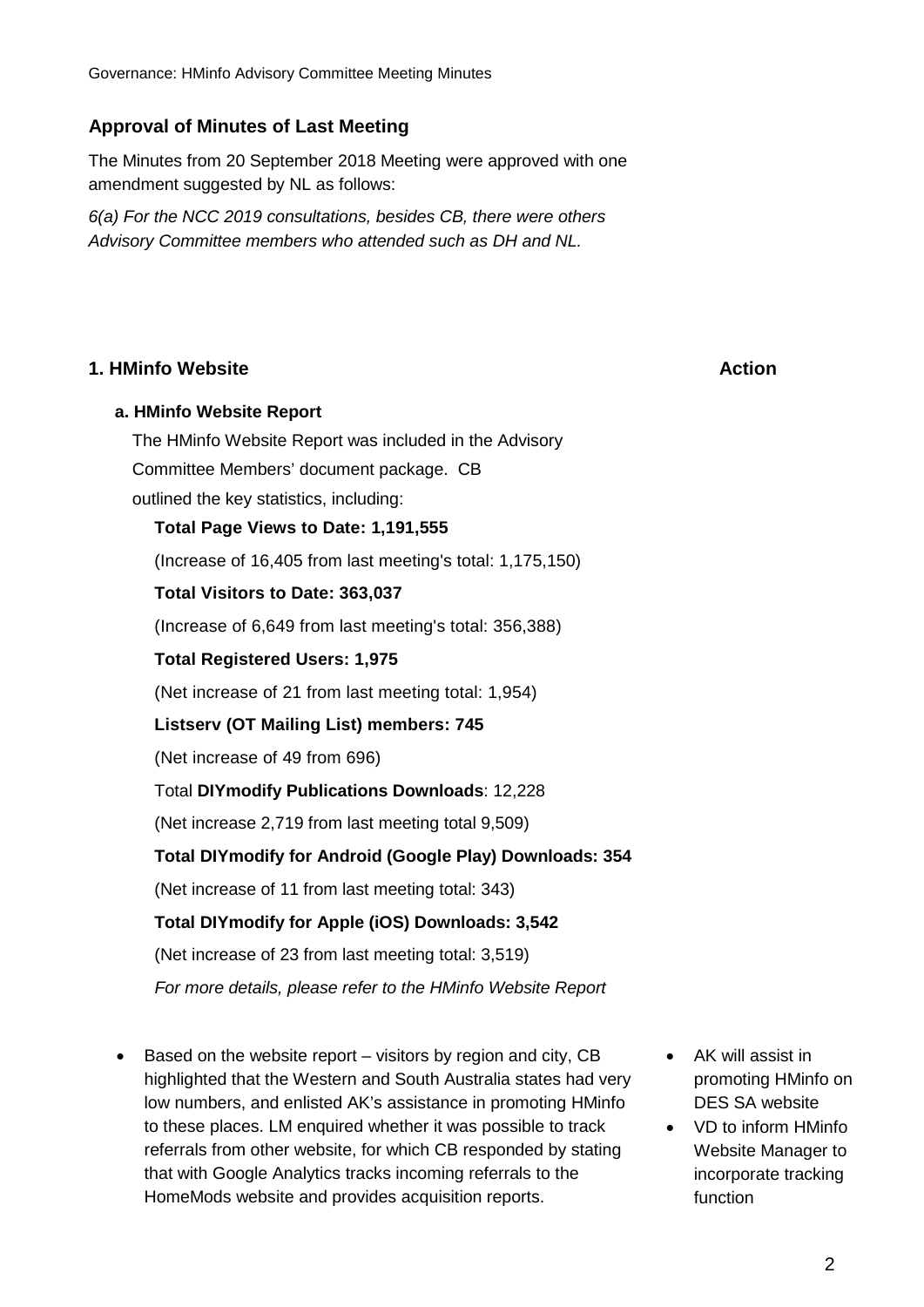# **1. HMinfo Website Action**

# **b. HMinfo Website Progress**

- CB gave an overview of progress on the HMinfo website during the last quarter's developments which included – responsive (mobile) website, Google \$10k Ad grants for service improvements, Design Professionals Forum, SEO improvements, report upgrades, event reminders, Google calculated metrics, formatting issue checker, and newsletter wizard upgrade. Upcoming developments would include ensuring accessibility / usability adjustments for new website, for which PDCN and Vision Australia will be involved.
- SD enquired whether it was feasible for users to cross over between OT Forum and the newly developed Design Professionals Forum. CB responded that both OT's and construction professionals were more likely to engage and to have open discussions amongst like users and would feel safer with reduced privacy concerns if they could only access one forum. CB went on to say that she open to users in deciding on the structure of conversations in the new forum. NL suggested developing marketing collateral for the Design Professionals Forum, and to include testimonials from active OTs in the OT Forum to state the success and benefits of a forum.
- With regards to the new enhancements, LM suggested that with the events reminder function, there is a link to sync with the user's calendar. LM also suggested giving each download document to the user's local drive be allocated a limited life span, so upon expiry date, the document will be automatically removed.

- HMinfo Website Manager to liaise with PDCN and Vision Australia to undertake accessibility and usability testing
- CB to write to Mark Relf, Diane Jones and Guy Luscombe to enlist their support in encouraging their network to sign up as a user in Design Professionals Forum
- VD to discuss the proposed features with the HMinfo Website Manager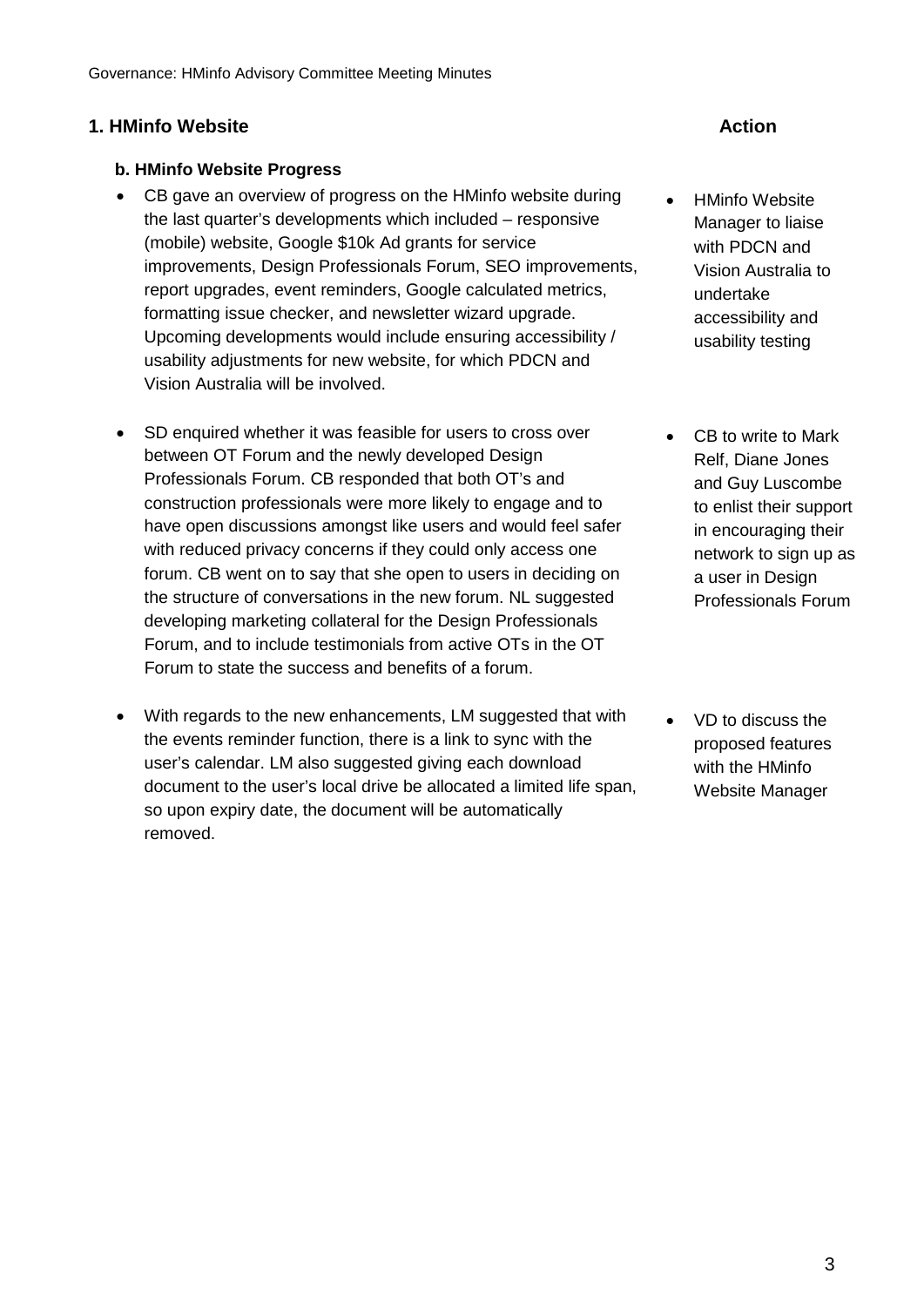# **1. HMinfo Website Action**

# **c. Website Development next 3 months**

- As there were no further feedback from committee members in relation to the newly developed responsive website for mobile devices, HMinfo team will then proceed to engage PDCN and Vision Australia to undertake testing the new responsive HMinfo website to ensure its compliance in addressing accessibility and usability issues. Estimated time to complete these tasks would be 3 months and to be completed by April 2019.
- The upcoming enhancements to the HomeMods website include – developing tools to identify email bounce back issues. New projects will be identified in February 2019.
- The new HMinfo responsive website for desktop / laptop, tablet and mobile phones, will be launched on 25<sup>th</sup> January 2019. Amendments to the new website to comply with PDCN and Vision Australia's recommendations will be incorporated in April 2019.

# **d. Promote HMinfo DIYModify App at Bunnings**

- MB mentioned that he could recommend a key staff member in Westfarmers / Bunnings whom we could discuss in relation to the proposal to have HMinfo's DIYModify app logo displayed at the check-out counter of Bunnings stores so that customers would be aware of this app. VD had already written to Adam Furtner, State Marketing Services Manager at Bunnings to enlist his assistance in this matter. BM indicated he didn't have any contacts at a senior level in Bunnings. CB mentioned that since Bunnings was involved in the team to develop the app, it made sense for them to be supporting HMinfo in this matter.
- LM suggested that HMinfo also consider smaller establishments besides Bunnings to seek co-operation in displaying the DIYmodify app.

- VD to seek quotes from PDCN and Vision Australia to undertake accessibility / usability requirements report
- HMinfo Website Manager to complete all projects by March

MB to get the senior staff in Westfarmers / Bunnings to contact VD for discussions on the display of the app

• VD to identify smaller set-ups and contact them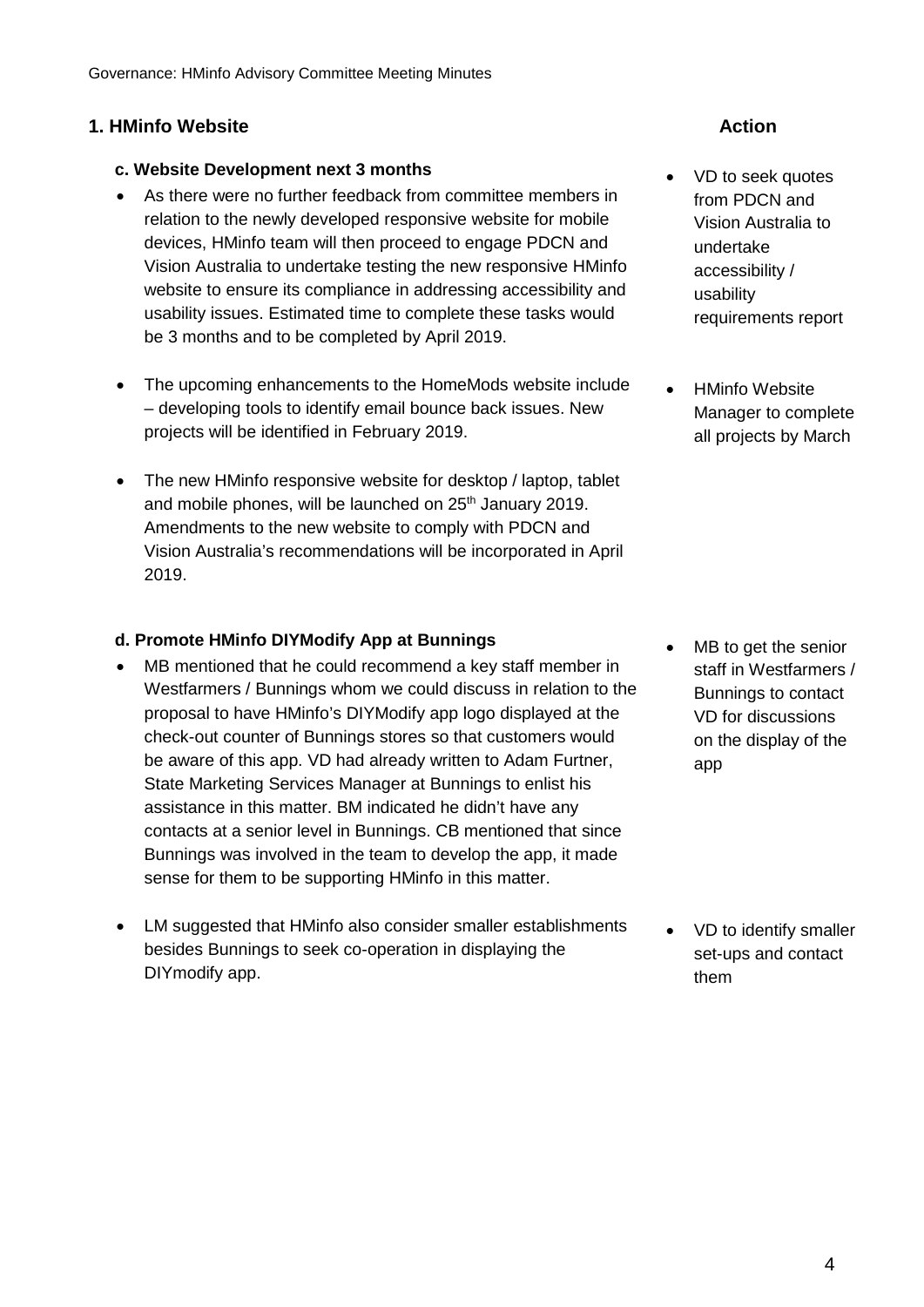# **2. Publications and Research Activities Action**

# **a. Evidence based research: Lighting your way through home modifications Ed 2**

STATUS: Currently being reviewed for publication by year end.

- CB informed the committee that KV is undertaking a systematic practice review of lighting which has changed over the years, to assist people with visual impairment. This would tie in with the AHURI grant that looks into AT for public housing for people with disabilities. This would include looking into Phillips smart bulbs, sensor and cloud application.
- LM recommended establishing a MOU between HMinfo and iCare, as a conduit to sharing of non-identifiable information. LM will raise this matter with senior management in iCare.

# **b. Publications for 2019**

- CB provided a list of existing publications and proposed publications titles for voting. Due to lack of resources and the extensive work required, the committee had to choose 4 publication titles to be prioritized for 2019.
- LM offered assistance by engaging two past students in updating the 2011 publications on Home Modifications for Australian Occupational Therapists. The plan is to have a draft review by June 2019.

# **3. Events & Training**

# **a. Conferences / Symposiums / Congress**

• Whitby, M. & Bridge, C. Cardsort a technique for understanding the complexity of lived experience when designing for neurodiversity. Workshop at **UDHEIT** conference. 1<sup>st</sup> November 2018, Dublin, Ireland. [\[Abstract available online,](https://docs.wixstatic.com/ugd/c416fd_ac75eb0ba8a34508bd90078fb5e74fa4.pdf) p182]

# c. **Meetings / Presentation**

• CB informed the committee that there was a government delegation visit from Singapore comprising of the Minister of State – Ministry of Foreign Affairs and Social and Family Development, Director for Disability Office and Social Policy from Ministry of Social and Family Development, and Nominated Member of Parliament. They were keen to learn about the HomeMods model and have it replicated in Singapore. They would revert for potential collaboration,

- LM to discuss with iCare management and revert with response
- KV to send out an online survey form to obtain committee member's top 4 choices.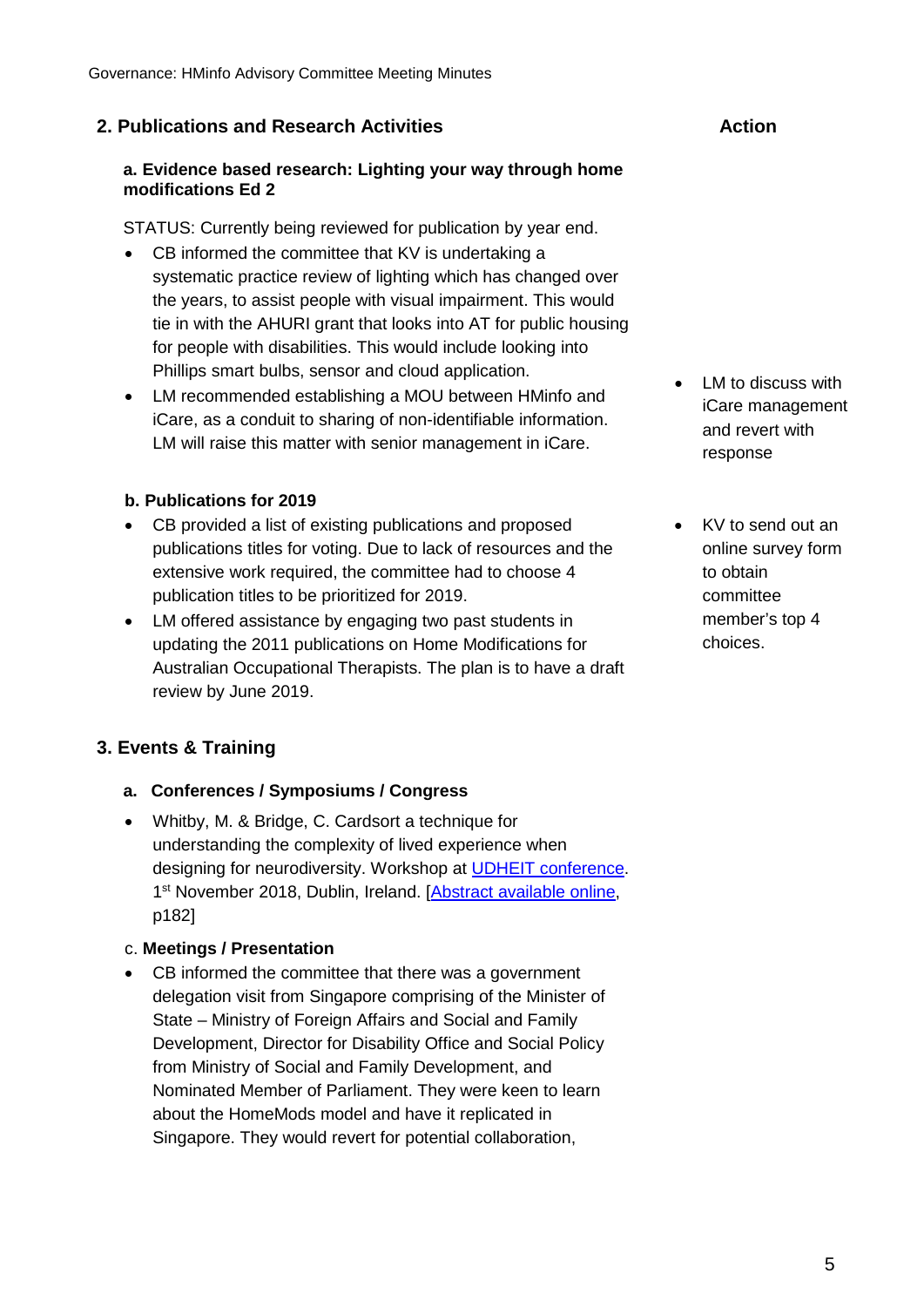# **4. Governance & Administration Action**

# **a. Governance**

• The draft Annual Report 2017-18 has been sent for print. • VD to send for print

# **5. Non-HMinfo Funded Projects**

# **a. Australian Research Council's (ARC) Linkage Infrastructure, Equipment and Facilities (LIEF)**

CB informed the committee that the accounts have been established and commencement of work will occur in January 2019. CB informed the committee that the project could offer funding to link HomeMods to centralise the database for grey literature nationally.

# **b. GWA / Caroma: Washbasin clearances for wheelchairs**

• CB informed the committee that the work is being undertaken that would involve a group of wheelchair to be recruited with the assistance of Paraquad and SCIA. The project looks into clearances under the basin in public spaces for wheelchair users. In view of volunteers seeking compensation for their time and effort in assisting research, CB mentioned that HMinfo will have to factor this cost in future grant applications.

# **c. ABCB – Wayfinding Handbook Stage 2**

- CB informed the committee that ABCB Stage 2 of the Wayfinding Handbook has been completed and report submitted. It is currently being reviewed and edited for finalisation.
- d. **AHURI – Assistive Technologies for Ageing and Disabled Housing**
- CB informed the committee that EBEP had been successful in securing an AHURI grant that looks into impacts of new and emerging assistive technologies for ageing and disabled housing.
- e. **Research Infrastructure Scheme (RIS) – Livability Lab: Fit out and upgrade**
- CB informed the committee that this funding is meant for upgrades to existing software utilised in the Livability Lab. The new software will provide greater functionality over the previous version – decreased processing times for data, improved / simplified work flows in post-processing of data.

• Kim Andersen from EBEP to liaise with MB and GK in relation to arranging test volunteers